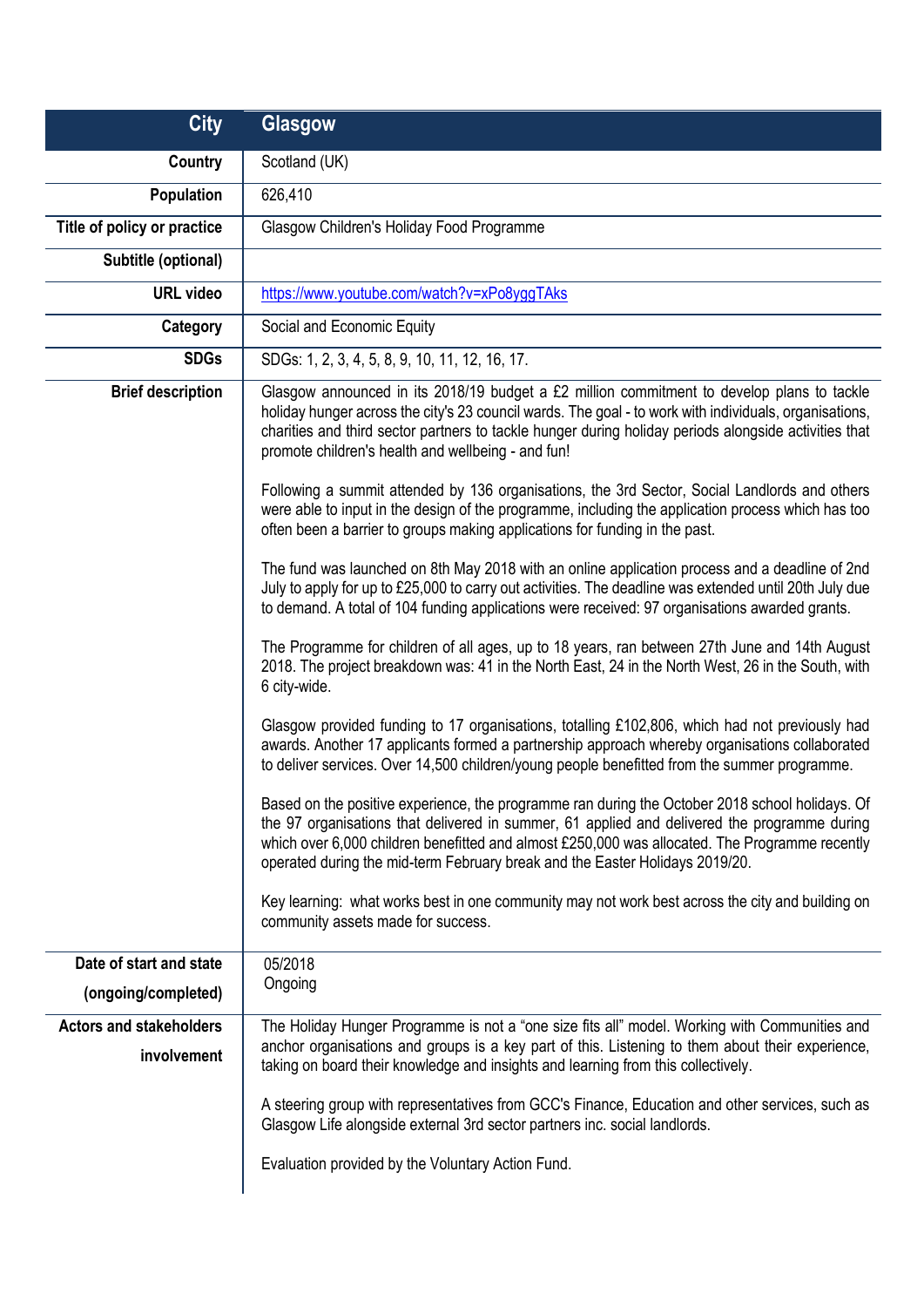| Approach   | Summit involving 136 organisations;<br>Steering group, formed to discuss, plan and agree the key aims, funding criteria and<br>$\bullet$<br>outcomes;<br>VAF contracted via the Glasgow Health and Social Care Partnership to manage the Fund;<br>The Steering Group met - regular updates from VAF;<br>$\bullet$<br>VAF assessed all applications against criteria;<br>$\bullet$<br>Recommendations passed onto the Council Grants & Initiatives Team to ensure applicants<br>$\bullet$<br>were able to deliver;<br>The summer food programme was delivered.<br>VAF evaluated impact.                                                                                                                                                                                                                                                                                                                                                                                                                                                                                                                                                                                                                                                                                                                                                                                                                                                                                                                                                                                                                                |
|------------|-----------------------------------------------------------------------------------------------------------------------------------------------------------------------------------------------------------------------------------------------------------------------------------------------------------------------------------------------------------------------------------------------------------------------------------------------------------------------------------------------------------------------------------------------------------------------------------------------------------------------------------------------------------------------------------------------------------------------------------------------------------------------------------------------------------------------------------------------------------------------------------------------------------------------------------------------------------------------------------------------------------------------------------------------------------------------------------------------------------------------------------------------------------------------------------------------------------------------------------------------------------------------------------------------------------------------------------------------------------------------------------------------------------------------------------------------------------------------------------------------------------------------------------------------------------------------------------------------------------------------|
| Innovation | Prior to the programme, `holiday hunger' provision across the city was piecemeal. Whilst excellent<br>projects existed these were discreet and dependent upon charitable funding or donations. The<br>Programme provided funds to help them upscale, expand provision and offer more places to<br>children during holiday periods. As well as a more coordinated approach to hunger in the city, the<br>programme aimed to capture learning and support sustainable solutions and that would inform a<br>strategic approach to hunger and wider Food issues within the City.<br>The initial pilot programme not only fed into future Holiday Food Programmes but a wider Food<br>Equity Inquiry launched by the City in August 2018. The purpose of the inquiry is to<br>Understand food inequality in Glasgow;<br>Look at the steps the city can take to prevent food inequality;<br>$\bullet$<br>Consider how the city can make best use of the services and approaches already<br>available;<br>Look at what the city can do to invest in longer term sustainable solutions.<br>This is the first food inquiry in a city in Scotland. A call for evidence was held. This was conducted<br>from 28th September to 9th November 2018. There were 31 responses to the call for evidence;<br>these included community organisations and voluntary groups, public sector staff and academics.<br>There were also a number of personal testimonies received from people who had experienced food<br>inequality/insecurity. A Food Poverty and Inequality Development Session followed.<br>A summit was held in May 2019. |
| Impact     | An independent evaluation found that the programme was welcomed and praised by all who applied<br>and received funding: described as not only valuable, but essential and appreciated by families.<br>Organisations felt the universal fund open to all children helped reduce the stigma around food<br>poverty, ensuring children to be treated and seen as equals. Acknowledged the fund delivered food<br>in a dignified way: the focus being on fun summer activities rather than on the food. As the food and<br>activities were offered for free, it enabled more children and young people to attend along with their<br>families.<br>Organisations stated the fund has improved the health and wellbeing of children and young people<br>across the city; enabled them to change a culture in the mind-set of health and wellbeing. Reported<br>feeling of communities coming together, barriers being broken down and children, young people<br>and their families integrating with others, when normally some would be socially isolated. This fund<br>helped to build equality and relationships within the community.<br>This fund allowed organisations to enhance the activities normally offered, or to offer a completely<br>new programme for the summer. enabled more children and young people to attend.<br>Applications Received: 104 - £951,480.40;<br>Applications Funded 97: - £881,184;                                                                                                                                                                                                     |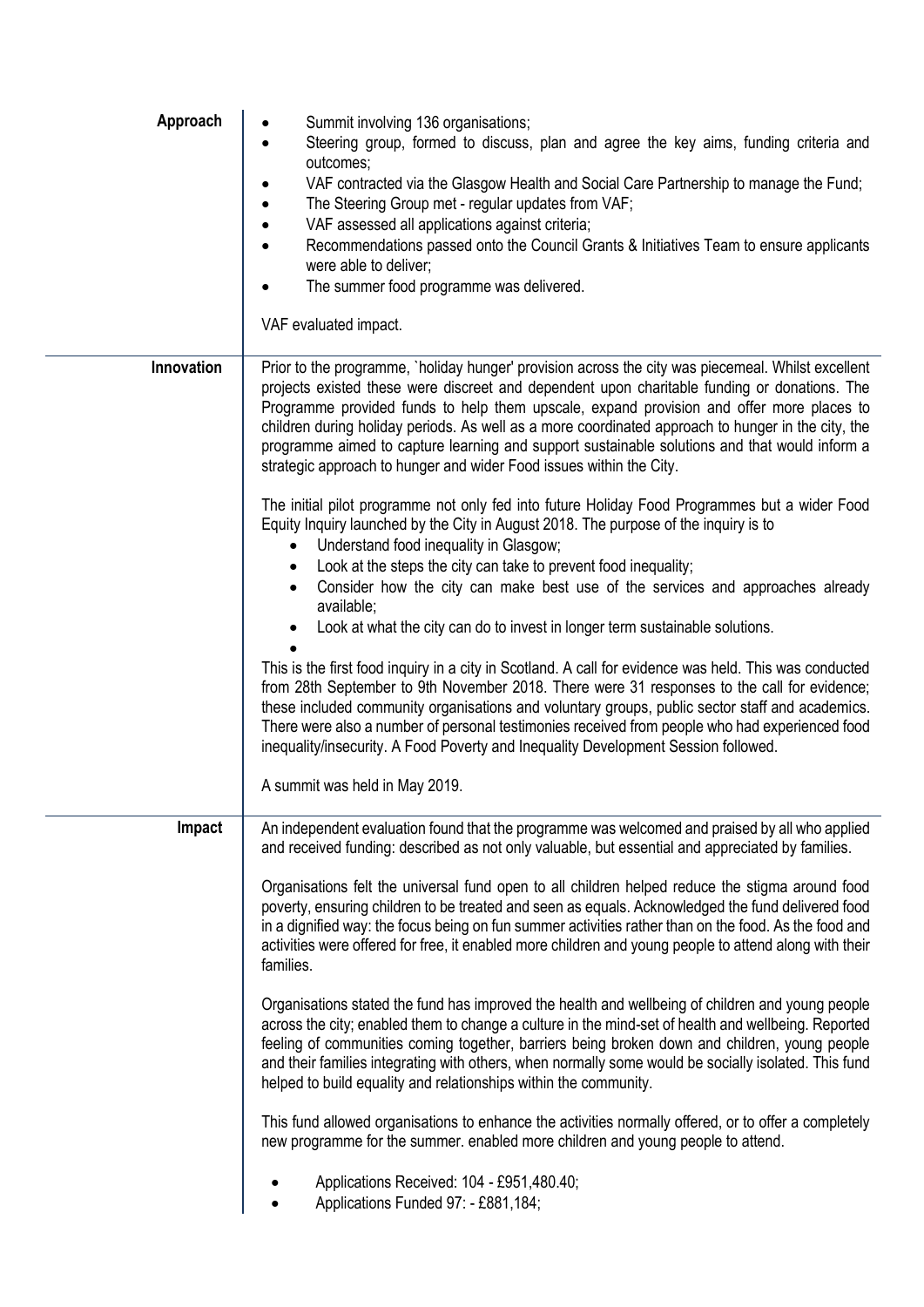|                              | Applications Rejected: 4 - £55,276;<br>Applications Withdrawn: 3 - £10,593;                                                                                                                                                                                                                                                                                                                                                                                                                                                                                                                                                                                                                                                                                                                                                                                                                                                                                                                                                                                                                           |
|------------------------------|-------------------------------------------------------------------------------------------------------------------------------------------------------------------------------------------------------------------------------------------------------------------------------------------------------------------------------------------------------------------------------------------------------------------------------------------------------------------------------------------------------------------------------------------------------------------------------------------------------------------------------------------------------------------------------------------------------------------------------------------------------------------------------------------------------------------------------------------------------------------------------------------------------------------------------------------------------------------------------------------------------------------------------------------------------------------------------------------------------|
|                              | Number of children benefitting 14,674;<br>Number of meals served 131,508.                                                                                                                                                                                                                                                                                                                                                                                                                                                                                                                                                                                                                                                                                                                                                                                                                                                                                                                                                                                                                             |
| Inclusion                    | Internal mobilising Glasgow City Council and key partners, the programme included a range of<br>organisations and community groups from every part of the city. Existing networks or new<br>partnerships were created to deliver.                                                                                                                                                                                                                                                                                                                                                                                                                                                                                                                                                                                                                                                                                                                                                                                                                                                                     |
|                              | enabled organisations to split the workload, some focussing on activities and others<br>$\bullet$<br>focussing on the food: all able to use their expertise to enhance service delivery;<br>Local businesses very supportive of the organisations and the work. This helped to build<br>$\bullet$<br>relationships within the community and ways they could work together in the future;<br>Some organisations arranged for Police, Fire Service and NHS teams to come and join in<br>$\bullet$<br>with activities, offer advice and help improve relationships with these bodies within the<br>community;<br>Expertise and knowledge of a range activity providers to ensure different types of activities<br>offered. This allowed children and young people the opportunity to try a range of new<br>experiences, some of which they wouldn't normally have had the chance to experience;<br>Partnering with other organisations enabled more children to attend, as they shared larger<br>$\bullet$<br>venues, supported each other with additional staff/volunteers; staff developing new skills |
|                              | and experiences by joint work;<br>Opportunities to create inter-generational connections and relationships were made.                                                                                                                                                                                                                                                                                                                                                                                                                                                                                                                                                                                                                                                                                                                                                                                                                                                                                                                                                                                 |
|                              | By working in partnership, families were able to see what other organisations and services are out<br>there, that have the potential to benefit them beyond the summer programme                                                                                                                                                                                                                                                                                                                                                                                                                                                                                                                                                                                                                                                                                                                                                                                                                                                                                                                      |
| <b>Adversity coefficient</b> | Glasgow conducts an Adult Health and Wellbeing Survey every 3 years. The 2018 Survey<br>incorporated 8 questions on the Food Insecurity experiences scale: 11% of those surveyed had<br>experienced at least one event in the last year of food insecurity.                                                                                                                                                                                                                                                                                                                                                                                                                                                                                                                                                                                                                                                                                                                                                                                                                                           |
|                              | Glasgow Centre for Population Health provides an overview of poverty in Glasgow and an indication<br>therefore of households who may be struggling to cope:<br>A lower proportion of Glaswegians coping financially (80% in 2014) compared to Scots as<br>a whole (89%);<br>34% of all children in the city estimated to be living in poverty in 2016;<br>Distribution of child poverty and vulnerability to child poverty varies dramatically across<br>Glasgow - over 45% of children in some neighbourhoods live in child poverty compared to<br>around 5% in other parts of the city;<br>In 2014, 20% of children lived in workless households, 6.5% higher than the Scottish<br>$\bullet$<br>average.                                                                                                                                                                                                                                                                                                                                                                                            |
|                              | In Glasgow increasing numbers of people face food insecurity and the further roll out of the UK<br>Governments Welfare Reform programme, particularly Universal Credit which has been made<br>worse by the large-scale closure of local benefit offices.                                                                                                                                                                                                                                                                                                                                                                                                                                                                                                                                                                                                                                                                                                                                                                                                                                              |
|                              | Glasgow has a long-standing commitment to promoting the Living Wage. It was the first Council in<br>Scotland to introduce a Living Wage and has been proactive in using community benefits in<br>procurement to deliver employment and training programmes for local people.<br>However, a recent report by the Living Wage Foundation estimates that around 150,000 jobs in the<br>Glasgow City Region are paid below the real Living Wage.                                                                                                                                                                                                                                                                                                                                                                                                                                                                                                                                                                                                                                                          |
|                              | Foodbanks have reported increasing numbers of people referred due to low income.                                                                                                                                                                                                                                                                                                                                                                                                                                                                                                                                                                                                                                                                                                                                                                                                                                                                                                                                                                                                                      |